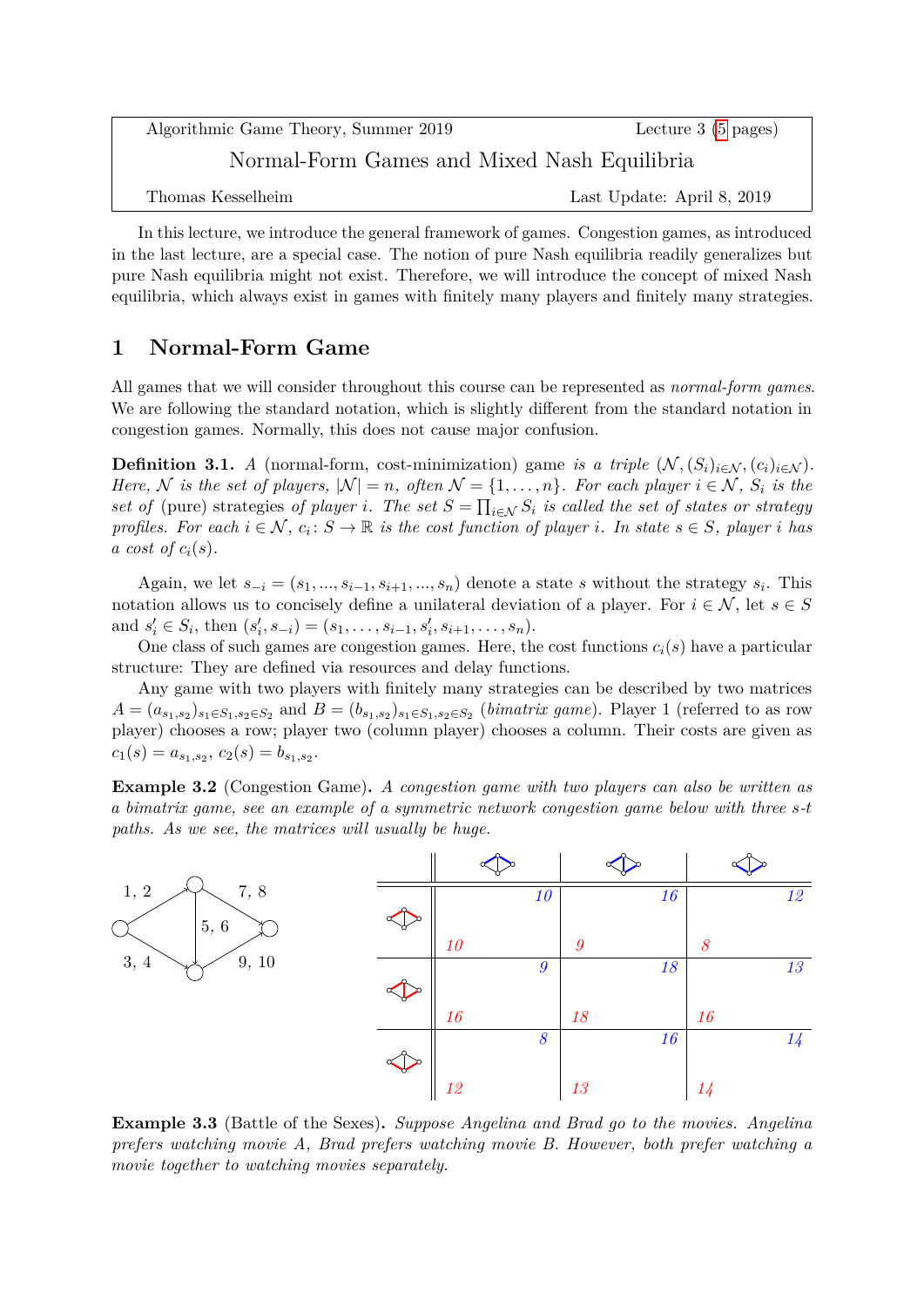

## **2 Pure Nash Equilibrium**

The notion of best response and pure Nash equilibrium are defined exactly as in the case of congestion games.

<span id="page-1-0"></span>**Definition 3.4.** *A strategy*  $s_i$  *is called a* best response *for player*  $i \in \mathcal{N}$  *against a collection* of strategies  $s_{-i}$  if  $c_i(s_i, s_{-i}) \leq c_i(s'_i, s_{-i})$  for all  $s'_i \in S_i$ . A state  $s \in S$  is called a pure Nash equilibrium *if*  $s_i$  *is a best response against the other strategies*  $s_{-i}$  *for every player*  $i \in \mathcal{N}$ *.* 

So, a pure Nash equilibrium is stable against unilateral deviation. No player can reduce his cost by only changing his only strategy.

Pure Nash equilibria need not be unique.

**Example 3.5** (Battle of the Sexes)**.** *Recall the game from Example [3.3.](#page-0-0) We can find its pure Nash equilibria* (*A, B*) *and* (*B, A*) *by marking best responses with boxes.*



Not every game has a pure Nash equilibrium.

<span id="page-1-1"></span>**Example 3.6** (Inspection Game)**.** *Consider a game between a train traveler and a ticket inspector. The traveler can either (C)omply and buy a ticket before boarding the train or (D)efect and not buy one. The inspector can decide to be (L)azy and not inspect or she can decide to (I)nspect. The inspector prefers to inspect only if the traveller is not holding a ticket. The traveller, in contrast, prefers to buy a ticket only if she will be inspected.*



*Having marked best responses, we see that there is no cell (corresponding to a pure state) in which both players are playing a best response simultaneously. Therefore, there is no pure Nash equilibrium.*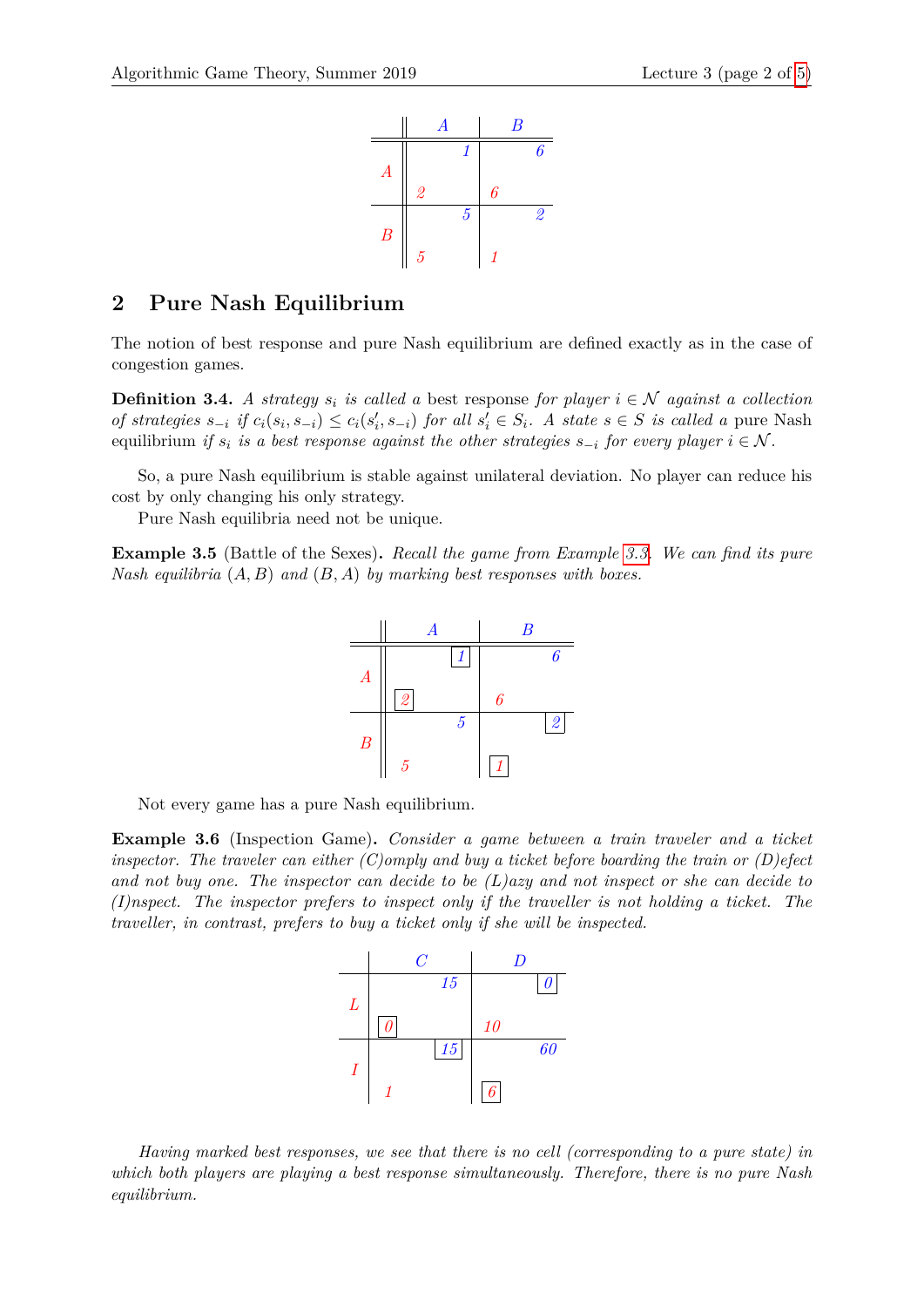## **3 Mixed Nash Equilibrium**

We will now define a different equilibrium concept that generalizes pure Nash equilibria. Rather than making a fixed (deterministic) choice, the players can randomize over their strategies.

**Definition 3.7.** *A* mixed strategy  $\sigma_i$  *for player i is a probability distribution over the set of pure strategies Si.*

We will only consider the case of finitely many pure strategies and finitely many players. In this case, we can write a mixed strategy  $\sigma_i$  as  $(\sigma_{i,s_i})_{s_i \in S_i}$  with  $\sum_{s_i \in S_i} \sigma_{i,s_i} = 1$ . The cost of a mixed state  $\sigma$  for player *i* is defined as the *expected cost* if we draw for each player *i* a strategy according to distribution  $\sigma_i$ . Formally,

$$
c_i(\sigma) = \mathbf{E}_{s_1 \sim \sigma_1, \dots, s_n \sim \sigma_n} \left[ c_i(s) \right] = \sum_{s_1 \in S_1} \dots \sum_{s_n \in S_n} \sigma_{1, s_1} \cdot \dots \cdot \sigma_{n, s_n} \cdot c_i(s) \enspace .
$$

Any pure strategy  $s_i \in S_i$  can also be represented as a mixed strategy by setting  $\sigma_{i,s_i} = 1$ and  $\sigma_{i,s_i'} = 0$  for  $s_i' \neq s_i$ . Therefore, effectively, we have now defined a larger strategy space. On this space, best response and Nash equilibrium are just defined the same way.

<span id="page-2-0"></span>**Definition 3.8.** *A mixed strategy*  $\sigma_i$  *is a* (mixed) best-response strategy against a collection of mixed strategies  $\sigma_{-i}$  if  $c_i(\sigma_i, \sigma_{-i}) \leq c_i(\sigma'_i, \sigma_{-i})$  for all other mixed strategies  $\sigma'_i$ . A mixed state  $\sigma$ *is called a* mixed Nash equilibrium *if*  $\sigma_i$  *is a best-response strategy against*  $\sigma_{-i}$  *for every player*  $i \in \mathcal{N}$ .

A key observation is that it is enough to only consider deviations to pure strategies.

<span id="page-2-1"></span>**Lemma 3.9.** *A mixed strategy*  $\sigma_i$  *is a best-response strategy against*  $\sigma_{-i}$  *if and only if*  $c_i(\sigma_i, \sigma_{-i}) \le$  $c_i(s'_i, \sigma_{-i})$  *for all pure strategies*  $s'_i \in S_i$ *.* 

*Proof.* The "only if" part is trivial: Every pure strategy is also a mixed strategy.

For the "if" part, let  $\sigma_{-i}$  be an arbitrary mixed strategy profile for all players except for *i*. Furthermore, let  $\sigma_i$  be a mixed strategy for player *i* such that  $c_i(\sigma_i, \sigma_{-i}) \leq c_i(s'_i, \sigma_{-i})$  for all pure strategies  $s_i' \in S_i$ .

Observe that for any mixed strategy  $\sigma'_i$ , we have  $c_i(\sigma'_i, \sigma_{-i}) = \sum_{s'_i \in S_i} \sigma'_{i, s'_i} c_i(s'_i, \sigma_{-i}) \ge$  $\min_{s'_i \in S_i} c_i(s'_i, \sigma_{-i})$ . Using  $\min_{s'_i \in S_i} c_i(s'_i, \sigma_{-i}) \ge c_i(\sigma_i, \sigma_{-i})$ , we are done.  $\Box$ 

This lemma has a very important consequence: If a pure strategy *s<sup>i</sup>* is a best response against pure strategies *s*−*<sup>i</sup>* in the sense of Definition [3.4](#page-1-0) then it is also a best response against *s*−*<sup>i</sup>* in the sense of Definition [3.8.](#page-2-0) So, it is well defined if we simply talk about "best responses". For this reason, **every pure Nash equilibrium is also a mixed Nash equilibrium**.

## **4 Mixed Best Responses as Probability Distributions over Pure Best Responses**

Let us now see a example of a mixed Nash equilibrium and how we can find it. We will make use of the following lemma.

**Lemma 3.10.** *A mixed strategy*  $\sigma_i$  *is a best-response strategy against*  $\sigma_{-i}$  *if and only if every strategy in the support of*  $\sigma_i$ , *i.e.*, every  $s_j \in S_i$  with  $\sigma_{i,s_j} > 0$ , is a best response against  $\sigma_{-i}$ .

*Proof.* First suppose  $\sigma_i$  is a distribution over pure best responses. Then for every strategy  $s_i \in S_i$  with  $\sigma_{i,s_i} > 0$  and every pure strategy  $s_i' \in S_i$  we have

$$
c_i(\sigma_i, \sigma_{-i}) = c_i(s_i, \sigma_{-i}) \leq c_i(s'_i, \sigma_{-i}).
$$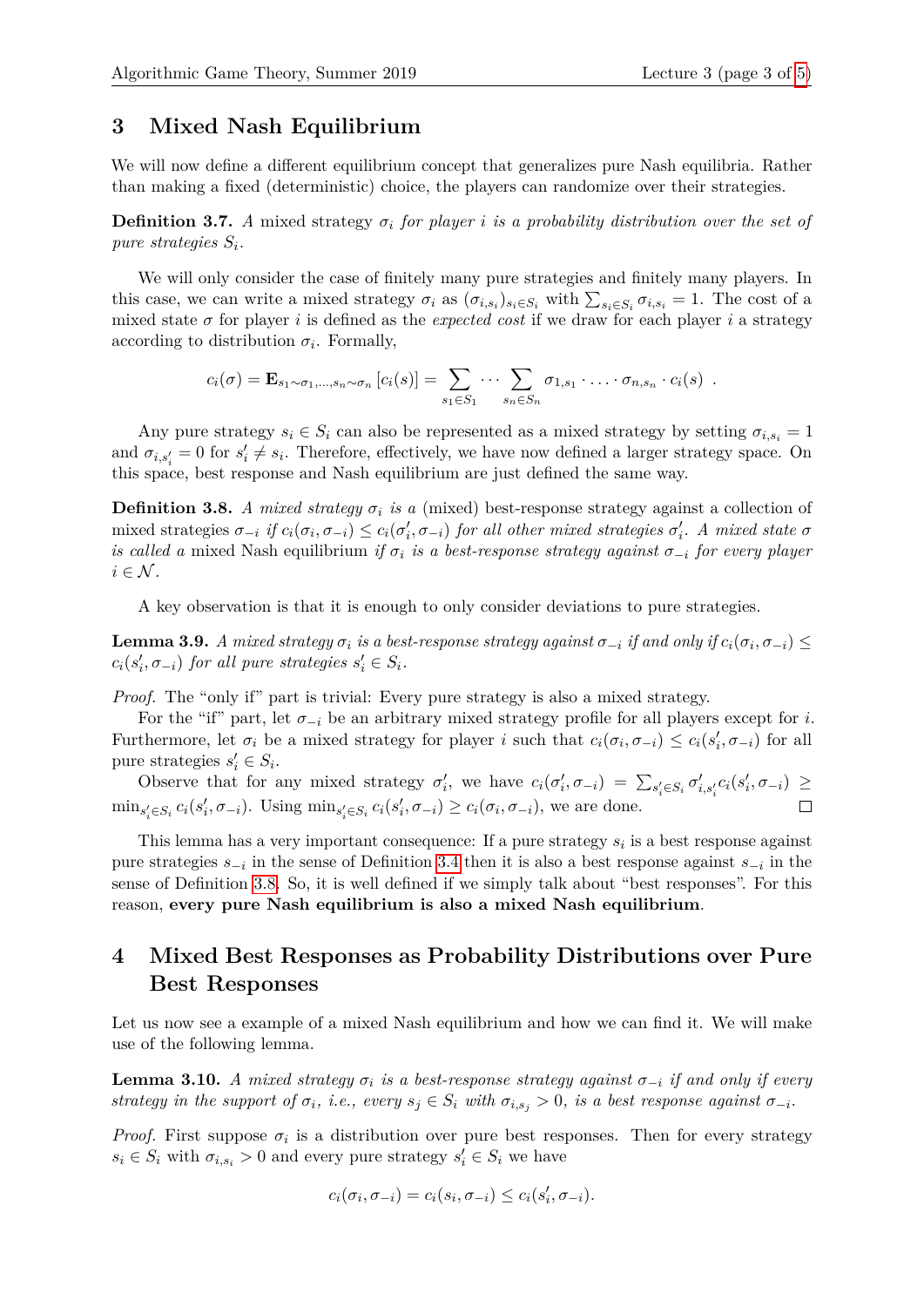Now we can invoke Lemma [3.9](#page-2-1) to conclude that  $\sigma_i$  is a best response to  $\sigma_{-i}$ .

Next suppose  $\sigma_i$  is *not* a distribution over pure best responses. Then there exists strategies  $s_i, s'_i \in S_i$  such that  $\sigma_{i,s_i} > 0$  but  $c_i(s_i, \sigma_{-i}) > c_i(s'_i, \sigma_{-i})$ . We construct distribution  $\sigma'_i$  from  $\sigma_i$ by increasing  $\sigma_{i,s_i}$  by  $\sigma_{i,s_i}$  and decreasing  $\sigma_{i,s_i}$  to zero. Then,

$$
c_i(\sigma'_i, \sigma_{-i}) < c_i(\sigma_i, \sigma_{-i}),
$$

and so  $\sigma_i$  cannot be a best response.

As a consequence of this lemma, we can compute mixed Nash equilibria by choosing probabilities for one player that will make the other player indifferent between his pure strategies.

**Example 3.11** (Inspection Game)**.** *Recall the game from Example [3.6.](#page-1-1)*



*We consider the case that both p and q are in* (0*,* 1)*, meaning that both players mix both their strategies. It is easy to see that otherwise the equilibrium property cannot hold. The lemma tells us to compute probabilities*  $(1 - p, p)$  *for the row player and*  $(1 - q, q)$  *for the column player that make the respective other player indifferent between the two strategies.*

*To determine the probabilities of the column player, we compute the expected costs for the pure strategies of the row player, equate them, and solve for q:*

$$
c_{row}(L, (1-q, q)) = c_{row}(I, (1-q, q))
$$
  
\n
$$
\Leftrightarrow \quad 0 \cdot (1-q) + 10 \cdot q = 1 \cdot (1-q) + 6 \cdot q
$$
  
\n
$$
\Leftrightarrow \quad q = \frac{1}{5}.
$$

*Similarly, to determine the probabilities for the row player:*

$$
c_{col}(C, (1 - p, p)) = c_{col}(D, (1 - p, p))
$$
  
\n
$$
\Leftrightarrow 15 \cdot (1 - p) + 15 \cdot p = 0 \cdot (1 - p) + 60 \cdot p
$$
  
\n
$$
\Leftrightarrow p = \frac{1}{4}.
$$

*We obtain the mixed Nash equilibrium in which the row player mixes between L and I with probabilities* (3*/*4*,* 1*/*4) *and the column player mixes between C and D with probabilities* (4*/*5*,* 1*/*5)*.*

*There is also a nice pictorial interpretation of this argument. For each player, the expected cost of a strategy depends on the choice of probabilities of the respective other player. We find the mixed Nash equilibrium at the respective intersection of both lines.*

 $\Box$